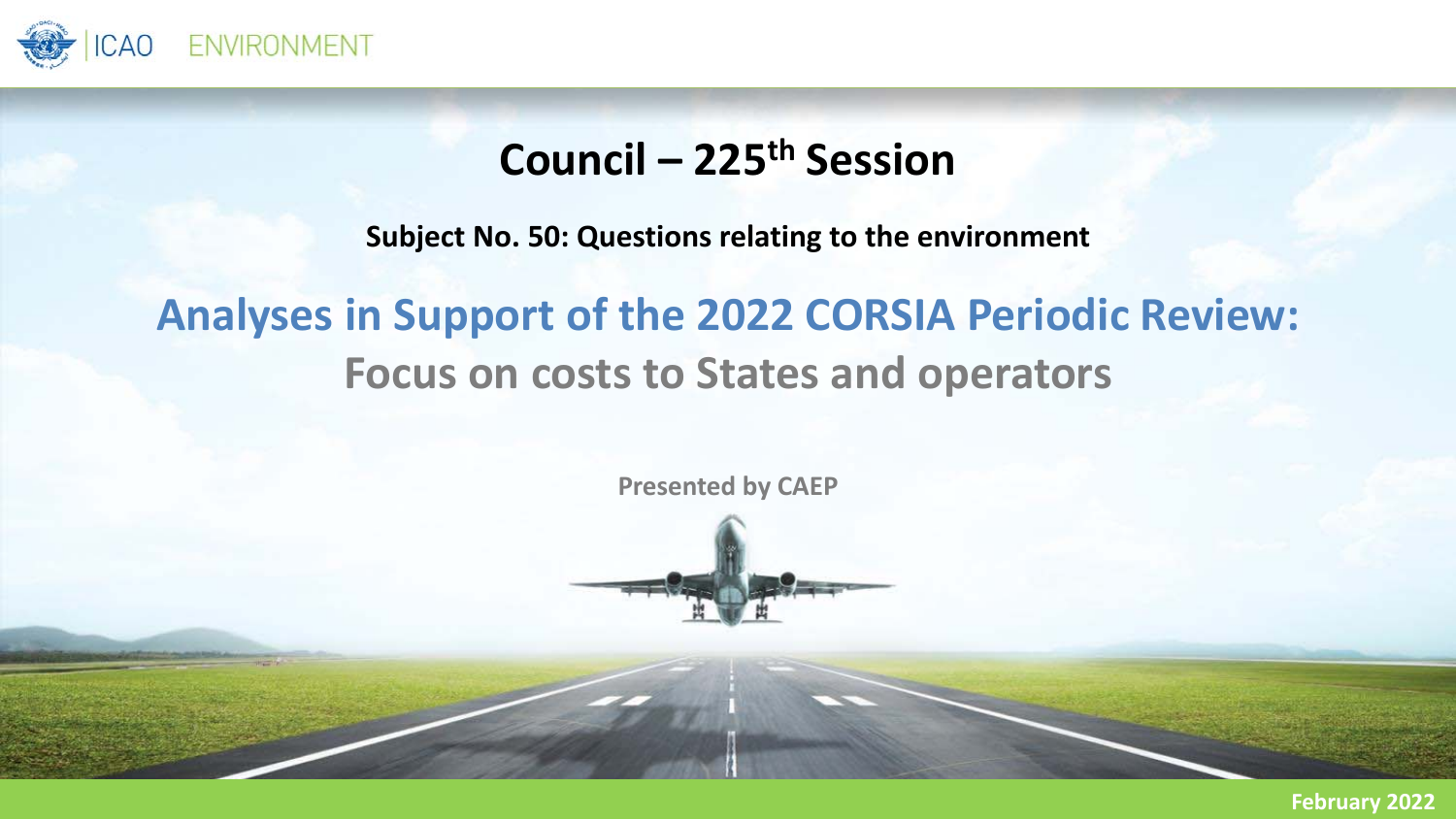#### **Questions Addressed at the 225th Council Session RONMENT**

### **The Council requested CAEP to present the following inputs for the review, as outlined in the C‐DEC 222/12 and the CORSIA Periodic Review Terms of Reference:**

| Excerpt from C-DEC 222/12 reference: 10. f. iii. |  |  |  |  |
|--------------------------------------------------|--|--|--|--|
|--------------------------------------------------|--|--|--|--|

**Analyses of forecast prices for CORSIA eligible emissions units through 2026, while drawing upon input from TAB on unit supply; Question 1:**

#### *Excerpt from C‐DEC 222/12 reference: 10. g. ii.*

**p State letter consultation process; CAEP's analysis of administrative costs for the implementation of CORSIA, for aeroplane operators and States, drawing upon the analysis undertaken by CAEP prior to adoption of Annex 16, Volume IV, and relevant information from States as a result of Question 2:**

*Excerpt from C‐DEC 222/12 reference: 10. f. i.*

**Question 3:**

**Assessment of CORSIA's […] cost impact on States and aeroplane operators and on international aviation […];**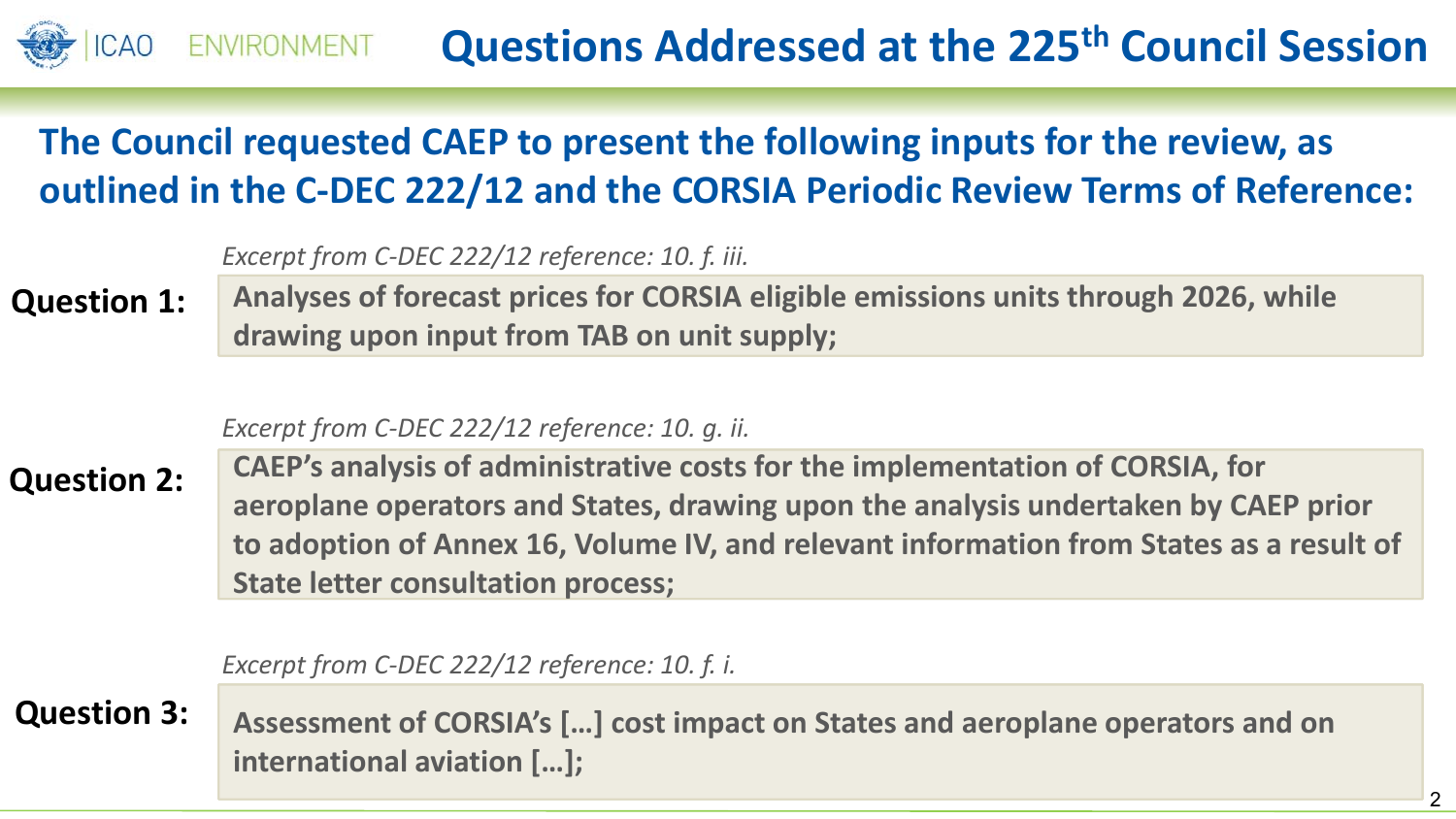

#### **Scope of key functions and processes associated with CORSIA and** VIRONMENT **identification of costs, emissions reductions and co‐benefits**

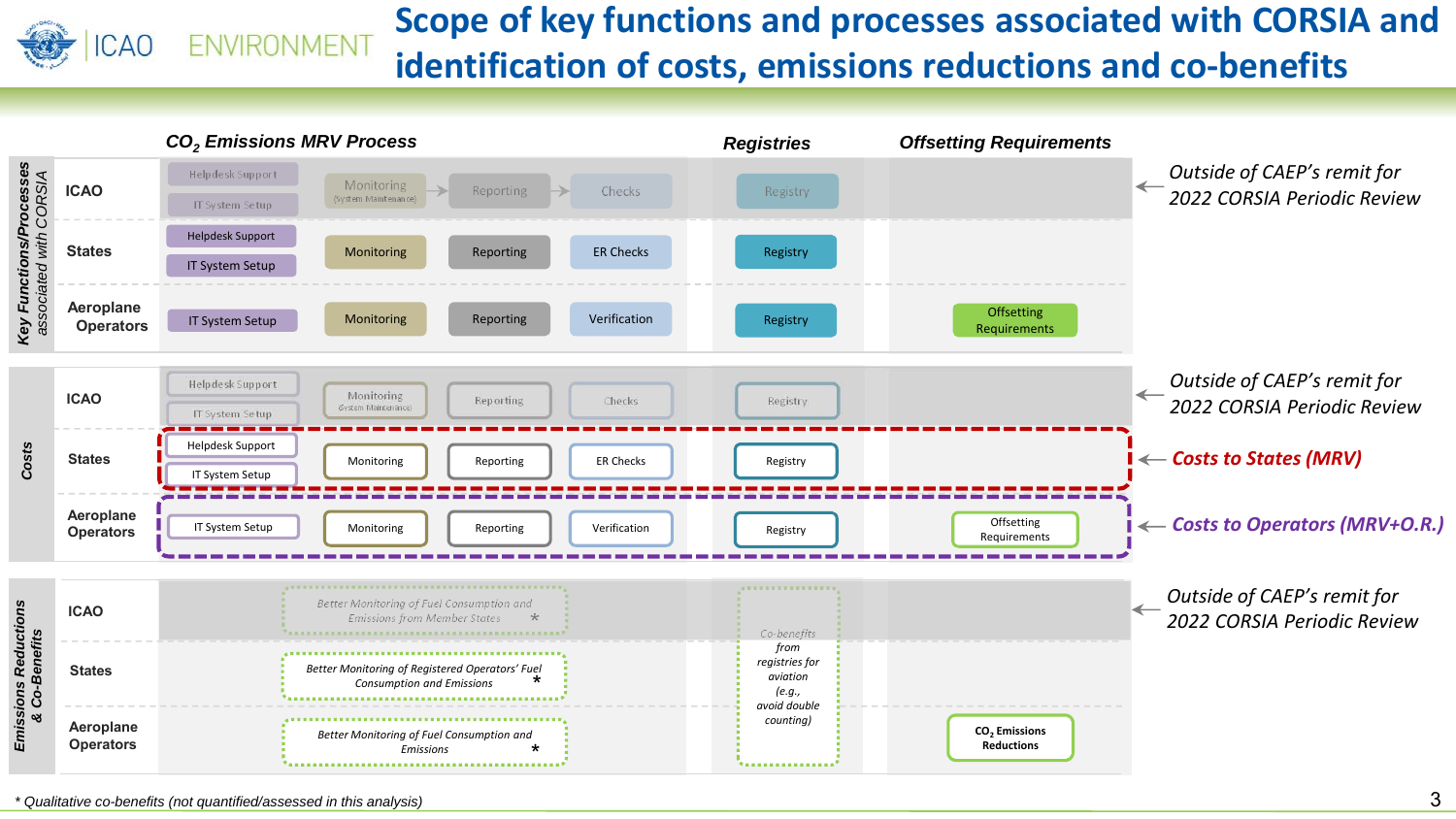

## **Question 1:**

## **Estimation of Costs from Emissions Units**

**Analyses of forecast prices for CORSIA eligible emissions units through 2026, while drawing upon input from TAB on unit supply;**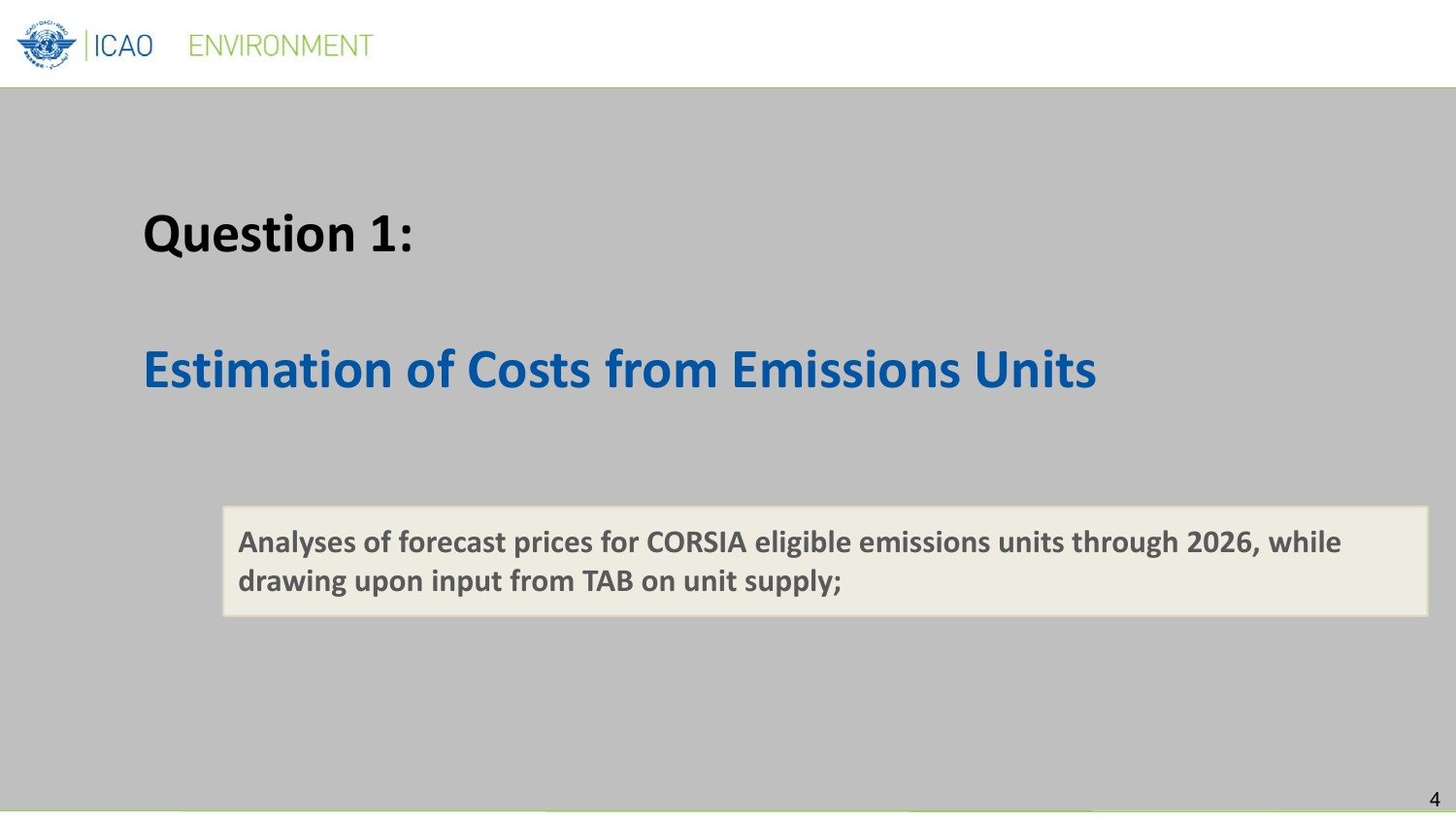### **Supply of Emissions Units and Estimates of Price**

- • **CAEP compiled existing data on historical weighted average prices for carbon offsets similar to CORSIA eligible emission units, transacted voluntarily between 2015‐2021.**
- • **Volume weighted averages aggregate a wide range of prices that uniquely vary by, e.g.,**  project attributes (sector or type, size, non-CO<sub>2</sub> e benefits, geography, methodology), **emissions unit programme, and vintage, as well as contractual**
- • **Several factors make this task significantly challenging:**
	- **The nascent stage of the market for CORSIA eligible units.**
	- – **In recent years, the majority of carbon offset transactions are undertaken over the counter, making price discovery information largely opaque.**
	- **Lack of open access platforms with robust data on price of carbon offsets for this market.**
		- **The recent collaboration between the ICAO Secretariat and Forest Trends' Ecosystem Marketplace provides a new source of data on carbon market transactions of CORSIA eligible emissions units through the CORSIA Newsletter.**
	- **The updated NDC commitments and recent decisions taken by Parties to the Paris Agreement at Glasgow under the UNFCCC are expected to have an impact on supply and demand in the future, and therefore also impact price. However, the precise contours of those impacts remain substantially unclear.**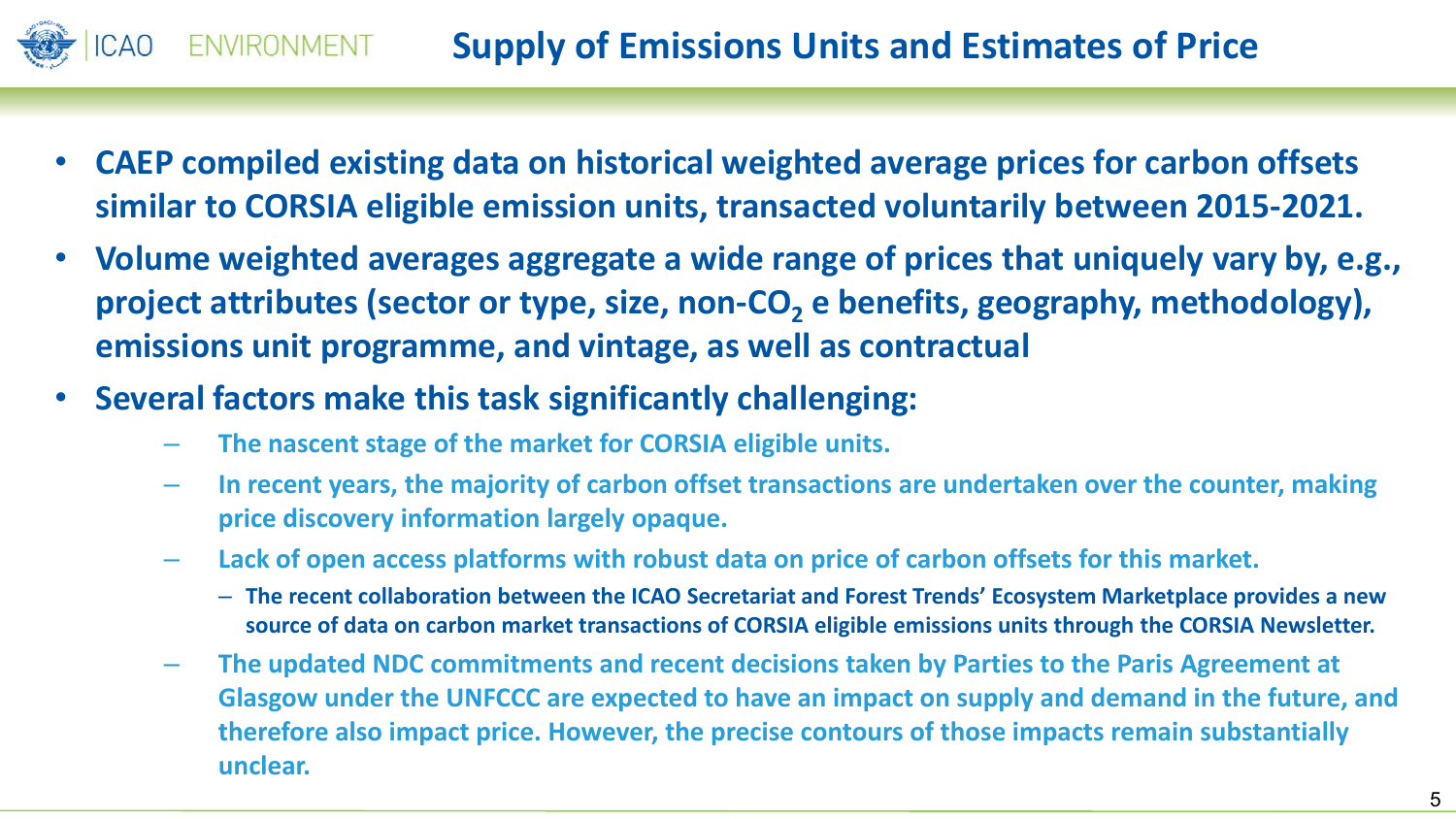•

- **Results of scenario‐based analysis using available historical data of voluntarily transacted offsets to provide indicative low, medium, and high price estimates for CORSIA eligible emissions units from 2021 to 2026.Caveats:**
	- **Low price scenario: lowest volume‐weighted price by project type in 2021: \$1.19** (CORSIA Newsletter)
	- – **Mid price scenario: global average price for voluntarily transacted offsets: \$3.08** (CORSIA Newsletter)
	- **High price scenario: highest volume‐weighted price by project type: \$20.67** (CORSIA Newsletter)
	- **Assumed 9.5% year on year increase in emission unit prices (per tonne) across all scenarios**
	- $\overline{\phantom{a}}$  **Between January 2020 through November 2021 CORSIA eligible units have transacted at significantly different prices ranging from less than USD 0.50/tCO<sub>2eg</sub> to more than USD 45.00/tCO2eq. (CORSIA Newsletter)**
	- – **Price of carbon offsets are consistently influenced by the size and type of transactions, e.g., compliance vs. voluntary, among other factors.**

\*\* As background, CAEP/10 scenarios for price of emissions units assumed; IEA High scenario \$20 in 2021 and \$27.8 in 2026, IEA Low scenario \$8.7 in 2021 and \$12.2 in 2026, and Alternative Low scenario \$6.4 in 2021 and \$8.4 in 2026.

Reference: ICAO Environment Advisory Group Meeting (EAG/15), January 20-21, 2016 available at: www.icao.int/Meetings/HLM-MBM/Documents/EAG15\_CAEP%20Technical%20Analyses.pdf

- • **These scenario‐based price estimates are based on available historical data on price of voluntarily transacted offsets and the CORSIA Newsletter (Nov. 2021) on carbon market transactions of CORSIA eligible emissions units.**
- • **These scenario‐based price estimates are not indicative of future prices. CAEP continues to monitor additional price information**  and stands ready to respond to future requests from Council.
- • **At this moment it is not possible to quantify the potential impact that Host Party accounting for internationally transferred mitigation outcomes may have on price, emerging voluntary "net zero" corporate targets, and other factors outside of ICAO.**



<sup>\*</sup> ICAO, CORSIA Newsletter, November 2021, available at: www.icao.int/environmental‐ protection/CORSIA/Documents/CORSIA\_Newsletter\_Nov\_2021.pdf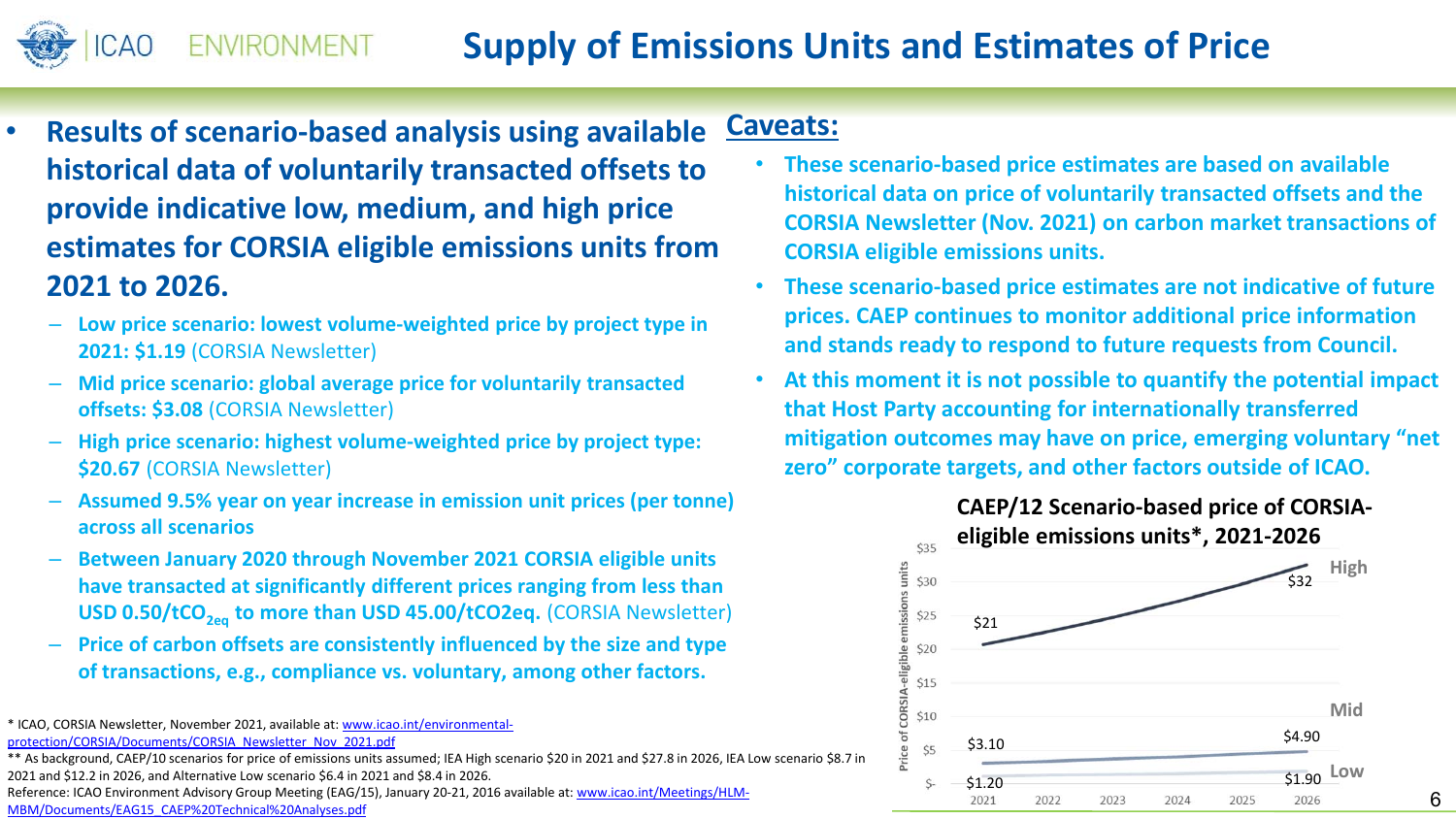

### **Estimations of Costs Associated with Offsetting Requirements through 2026**

**Cumulative Cost of Emissions Units**

- • **Cumulative cost from emissions units could range from \$0.1 to 1.8 billion and \$0 to 0.4 billion under an Average 2019‐ 2020 baseline and 2019 baseline respectively (for mid‐price scenario). For context and order of magnitude comparison, the global (domestic and international) aviation industry cumulative revenues\*\* from 2015‐2020 was \$3,700 billion.**
- • **Total cost can vary due to price of emissions units and be reduced (by \$80‐530 million) if emissions reductions from CEFs are claimed.Cumulative Avoided Cost of**

#### **Annual Cost of Emissions Units**



#### **Emissions Reductions from CEFs\****from 2021 to 2026*

*(Estimated costs associated with acquiring CORSIA Eligible Fuels ranging from \$35 to \$180 billion under IS1 and IS3 scenarios respectively)*

**IS2 IS3**

7

**High** *Price*

**Mid** *Price***Low** *Price*

*\* Cumulative avoided costs of emissions reductions from CEFs represent the costs avoided if Emissions Reductions from CEF were not claimed under CORSIA and Emissions Units were used to meet offsetting requirements.* 

*\*\*Reference: IATA, Industry Statistics, Fact Sheet, available at: www.iata.org/en/iata‐repository/pressroom/fact‐sheets/industry‐statistics/*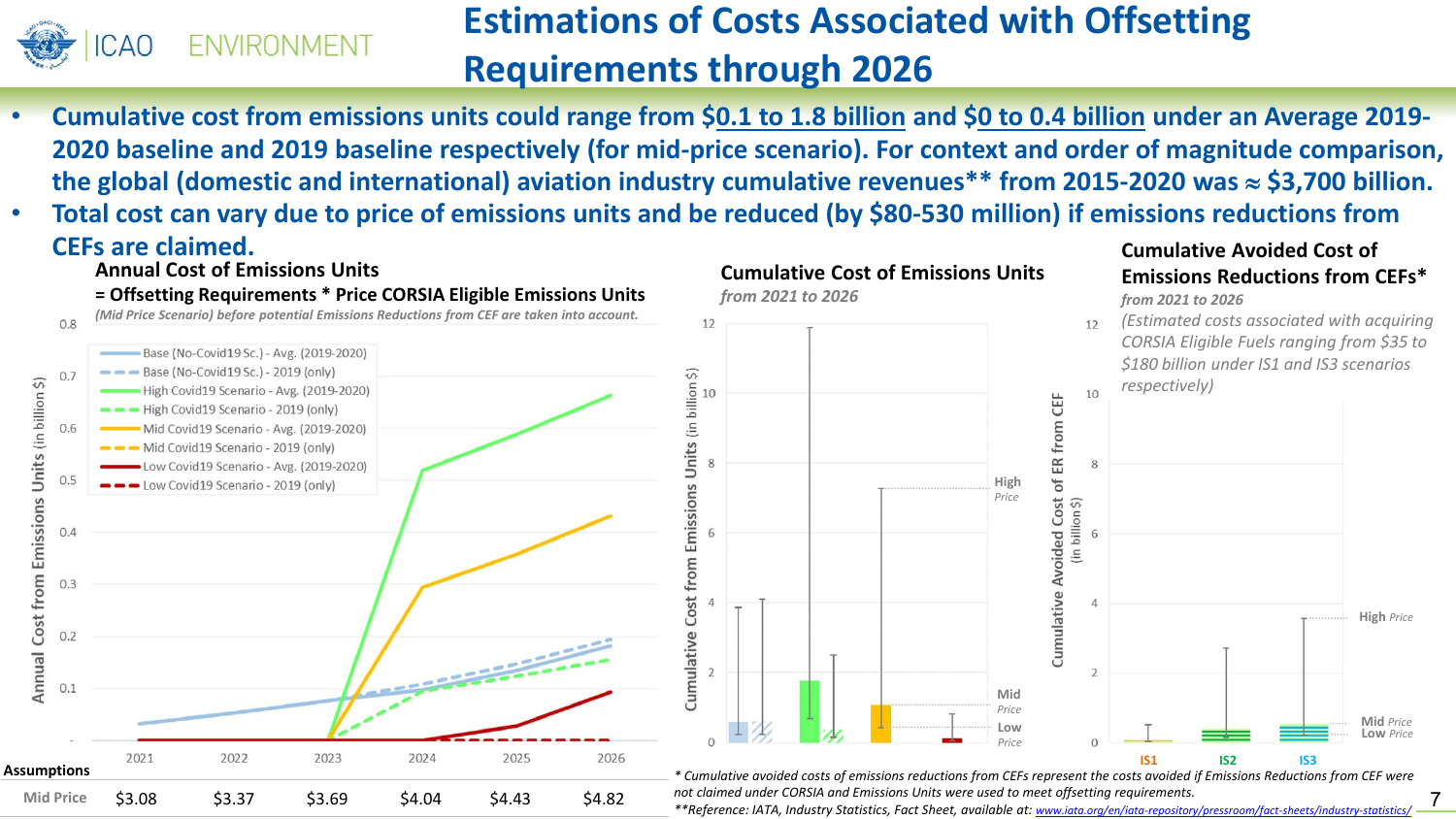#### **Updated Results in Context of Council 223 Estimates ICAO**

### **223r<sup>d</sup>** session of Council

**CAEP/12 Scenario‐based price of CORSIA‐ eligible emissions units\*, 2021‐2026**



**Total Cost** from **Total Cost from Emissions Units** Emissions Units

**Price** of Emissions Units

of Emissions Units

Cumulative cost from emissions units could range from **\$0.8 to 2.3 billion** and **\$0 to 0.8 billion** under an Average 2019‐2020 baseline and 2019 baseline respectively (for mid‐price scenario).



Cumulative cost from emissions units could range from **\$0.1 to 1.8 billion** and **\$0 to 0.4 billion** under an Average 2019‐2020 baseline and 2019 baseline respectively (for mid‐price scenario).

**For context and order of magnitude comparison, the global (domestic and international) aviation industry cumulative revenues from 2015‐2020 was \$3,700 billion.**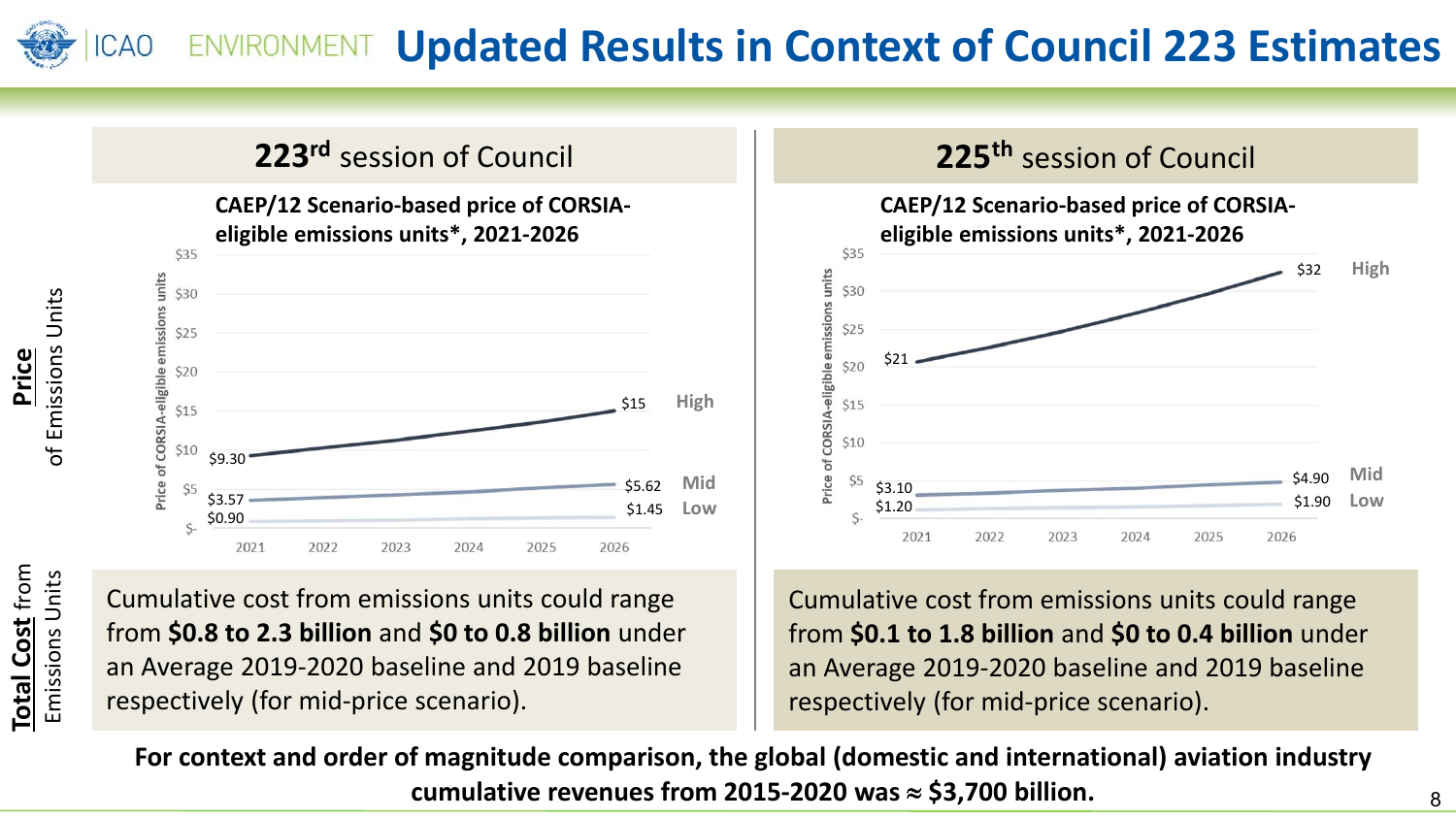

## **Question 2:**

# **Estimation of Costs from Monitoring, Reporting and Verification (MRV)**

**p State letter consultation process; CAEP's analysis of administrative costs for the implementation of CORSIA, for aeroplane operators and States, drawing upon the analysis undertaken by CAEP prior to adoption of Annex 16, Volume IV, and relevant information from States as a result of**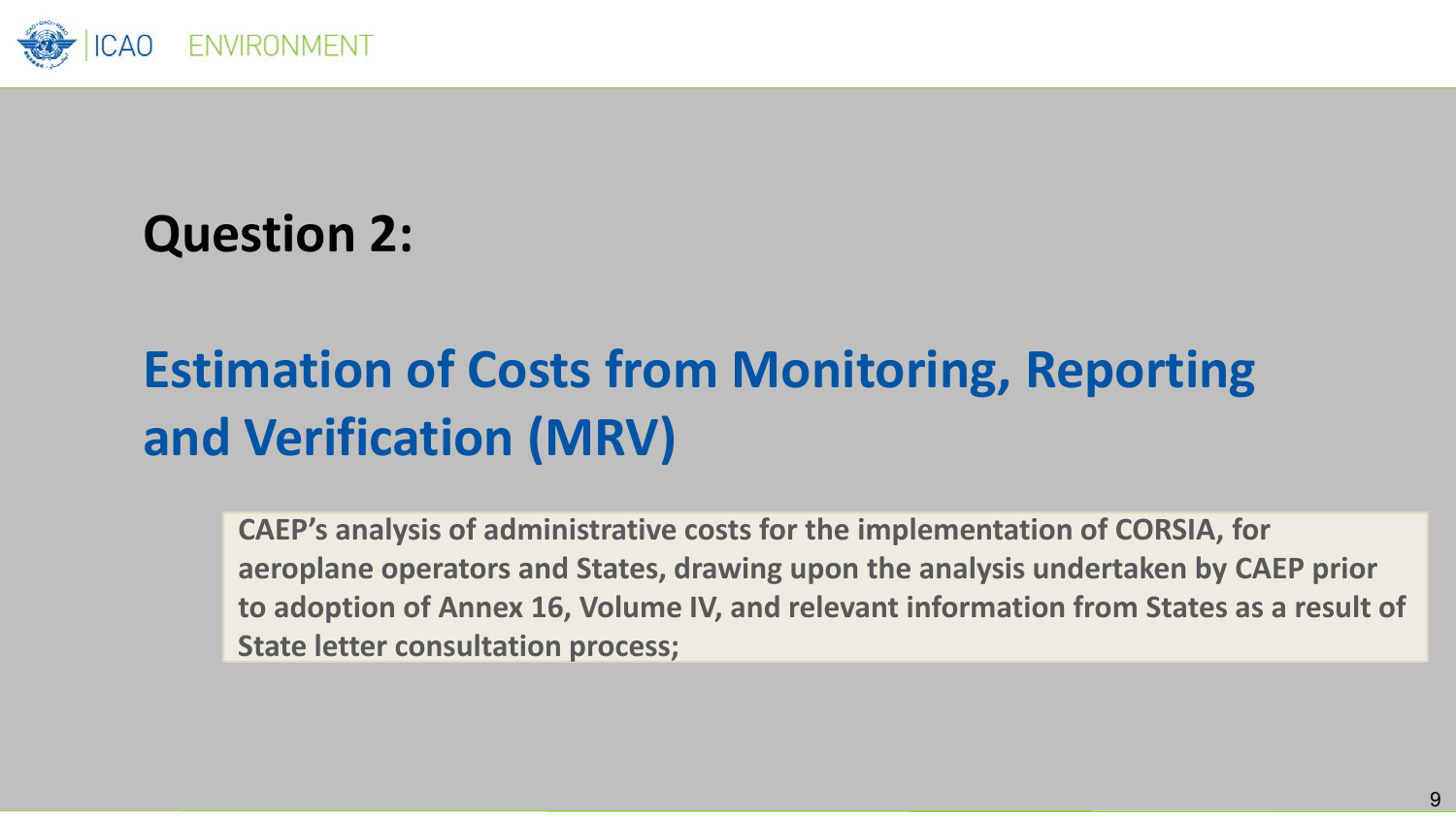

- • **Leveraged analytical approaches used by CAEP prior to adoption of Annex 16, Volume IV.**
- • **Modeling approach:** 
	- **Mapped key functions and processes associated with the CORSIA to quantify and monetize the costs and emissions reductions.**
	- – **Identified the scope of applicability of CORSIA i.e., the set of Aeroplane Operators that could be subject to MRV requirements,**
	- – **Updated MRV cost model with relevant recent data to estimate MRV and Registry costs.**
	- – **Assessed total expected cost of compliance with CORSIA between 2018 and 2035.**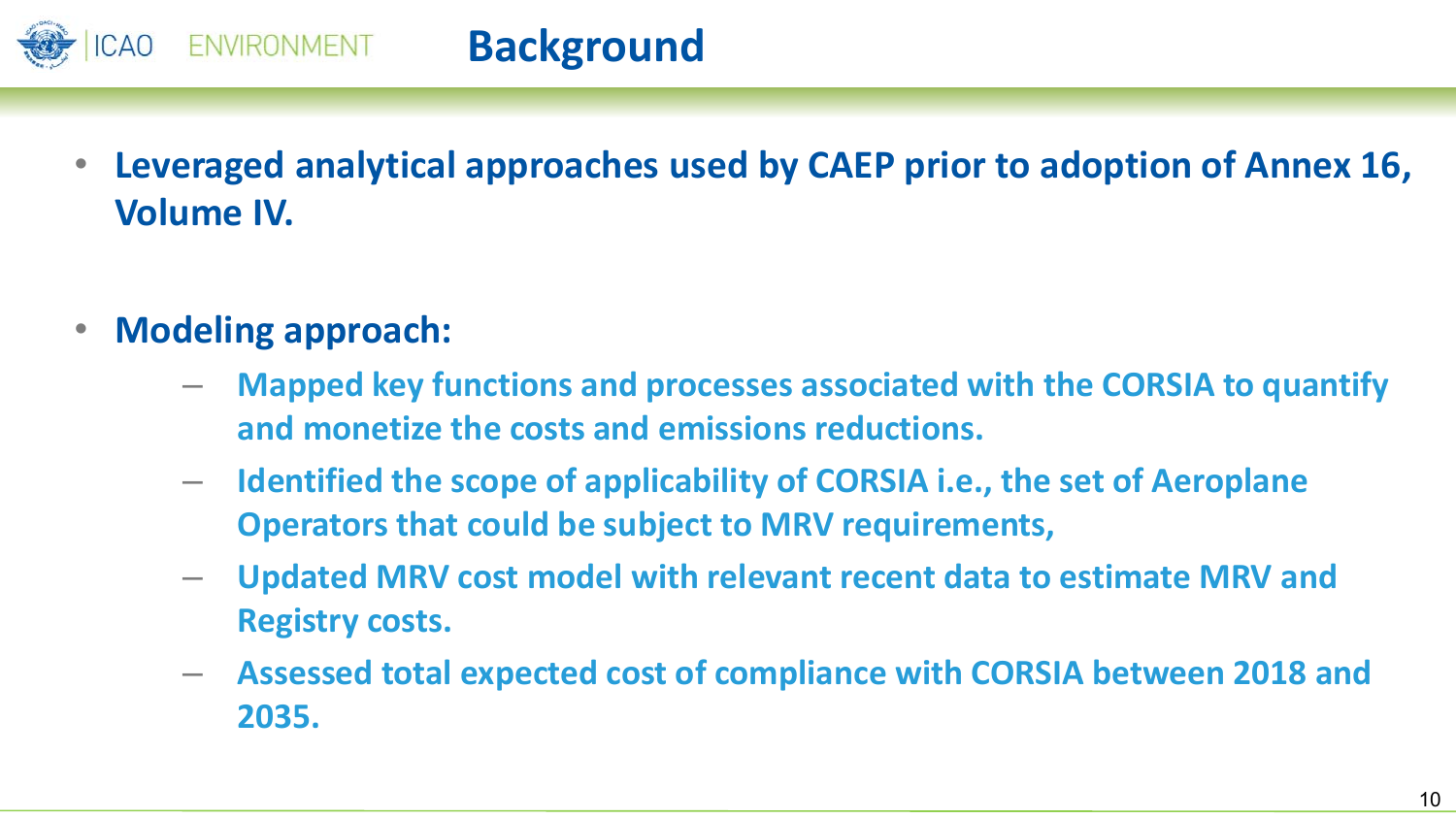

**Background Statistics on Aeroplane Operators and States subject to Scope of Applicability of Annex 16 Volume IV**

- • **Leveraged relevant data from CORSIA Integrated Model for purpose of comprehensive first order assessment of MRV costs.**
- • **Analyses include approximately 510 to 890 Aeroplane Operators subject to the scope of applicability of Annex 16 Volume IV from 2019 and 2035.**
- • **Substantial reduction in number of operators within scope of applicability of CORSIA due to Covid19 impacts.**
- • **Over 140 States are expected to administer Aeroplane Operators subject to the requirements of Annex 16 Volume IV.**

**Evolution of number of Aeroplane Operators subject to the scope of applicability of Annex 16 Volume IV from 2019 and 2035.** 



Aeroplane Operator eligible to use Simplified Compliance Procedures (Annex 16 Volume IV, Appendix 3)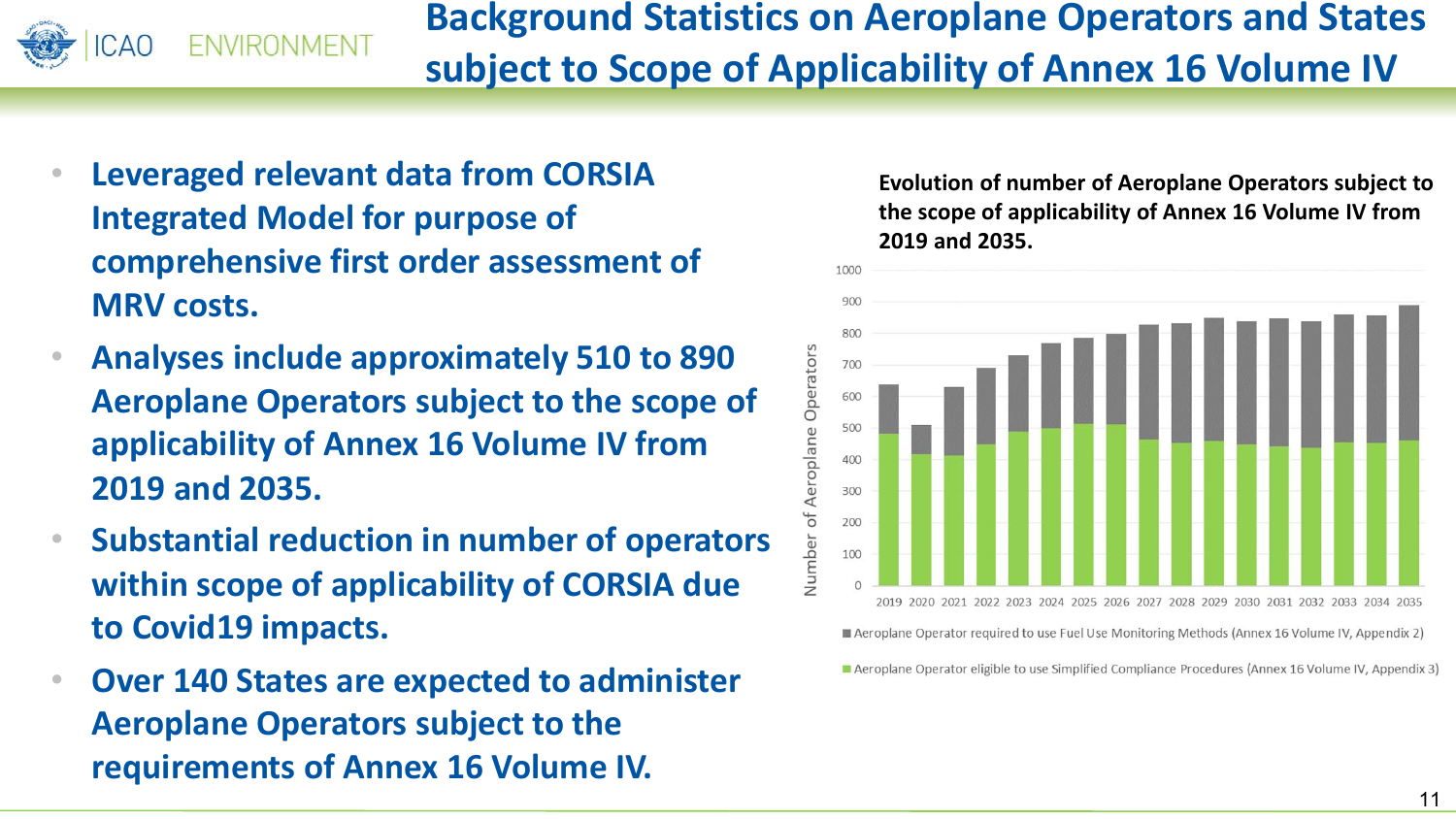

### **Assumptions for MRV and Registry Cost Model \***

*for Aeroplane Operators and States*

 $\bullet$  **CAEP leveraged and enhanced methodologies used by CAEP prior to adoption of Annex 16, Volume IV. Revalidated and updated relevant unit cost assumptions to reflect the experience of the implementation of CORSIA. State letter only provided data for 13 States.** 

|                    |               | Aeroplane Operators Eligible to Use<br><b>Simplified Procedures</b> |                  |                  | <b>Aeroplane Operators</b><br>(not eligible to use Simplified Compliance Procedures) |  |                  | <b>Units</b>     |                       |                                                                                                          |
|--------------------|---------------|---------------------------------------------------------------------|------------------|------------------|--------------------------------------------------------------------------------------|--|------------------|------------------|-----------------------|----------------------------------------------------------------------------------------------------------|
|                    |               |                                                                     | Low              | Mid              | High                                                                                 |  | Low              | Mid              | <b>High</b>           |                                                                                                          |
| NRC**              |               | <b>IT System Setup</b>                                              | \$0              | \$500            | \$1,000                                                                              |  | \$5,000          | \$252,000        | \$500,000             | at implementation                                                                                        |
| Costs<br>Recurring |               | <b>Monitoring (fixed)</b>                                           | \$1,000          | \$1,500          | \$1,650                                                                              |  | \$2,000          | \$6,000          | \$10,000              | per operator per year                                                                                    |
|                    | Operators     | <b>Monitoring (variable)</b>                                        | \$0              | \$125            | \$250                                                                                |  | \$0              | \$250            | \$500                 | per aircraft per year                                                                                    |
|                    |               | Verification***                                                     | \$2,500          | \$7,600          | \$12,500                                                                             |  | \$5,900          | \$17,700         | \$29,400              | per operator per year                                                                                    |
|                    | Aeroplane     | Reporting                                                           | \$1,055          | \$2,205          | \$3,355                                                                              |  | \$1,500          | \$3,250          | \$5,000               | per operator per year                                                                                    |
|                    |               | <b>Registry Costs</b>                                               | \$550            |                  |                                                                                      |  |                  |                  | per operator per year |                                                                                                          |
|                    |               |                                                                     |                  |                  |                                                                                      |  |                  |                  |                       |                                                                                                          |
| Costs<br>Recurring |               | <b>Emissions Monitoring Plans</b><br>(EMP)                          | \$1,000          | \$1,700          | \$2,400                                                                              |  | \$2,000          | \$2,600          | \$3,200               | per operator per year                                                                                    |
|                    | <b>States</b> | <b>Emissions Reports (ER)</b><br><b>Review and Checks</b>           | \$1,500<br>(10%) | \$2,300<br>(15%) | \$3,100<br>(20%)                                                                     |  | \$2,500<br>(10%) | \$3,750<br>(15%) | \$5,000<br>(20%)      | per operator per year for initial submission<br>with likelihood of resubmission for (x%) of<br>operators |
|                    |               | <b>Helpdesk Function</b>                                            | \$1,625          | \$2,600          | \$3,575                                                                              |  | \$2,925          | \$4,128          | \$5,330               | per operator per year                                                                                    |
|                    |               |                                                                     |                  |                  |                                                                                      |  | Low              | Mid              | <b>High</b>           |                                                                                                          |
|                    |               | <b>Registry handling</b>                                            |                  |                  |                                                                                      |  | 10%              | 10%              | 10%                   | (of total cost to State) per year                                                                        |
|                    |               | Reporting                                                           |                  |                  |                                                                                      |  | \$2,000          | \$6,000          | \$10,000              | per year                                                                                                 |
| NRC**              |               | <b>IT System Setup</b>                                              |                  |                  |                                                                                      |  | \$5,000          | \$10,000         | \$20,000              | per operator at implementation (2019-2020)                                                               |

*\* First order estimates, subject to change as recommendations on design and implementation of CORSIA and CCR are finalized.*

*\*\* NRC: Non‐Recurring Cost.*

*\*\*\* Range of estimates for aeroplane operators not eligible to use simplified compliance procedures based on experience and input from airlines. Estimates for eligible operators based on this*  range of estimates for acroptate operators from chaptic to ase simplified compliance procedures based on experience and input from animes. Estimates for engine operators based on time<br>The game and scaled down based on ass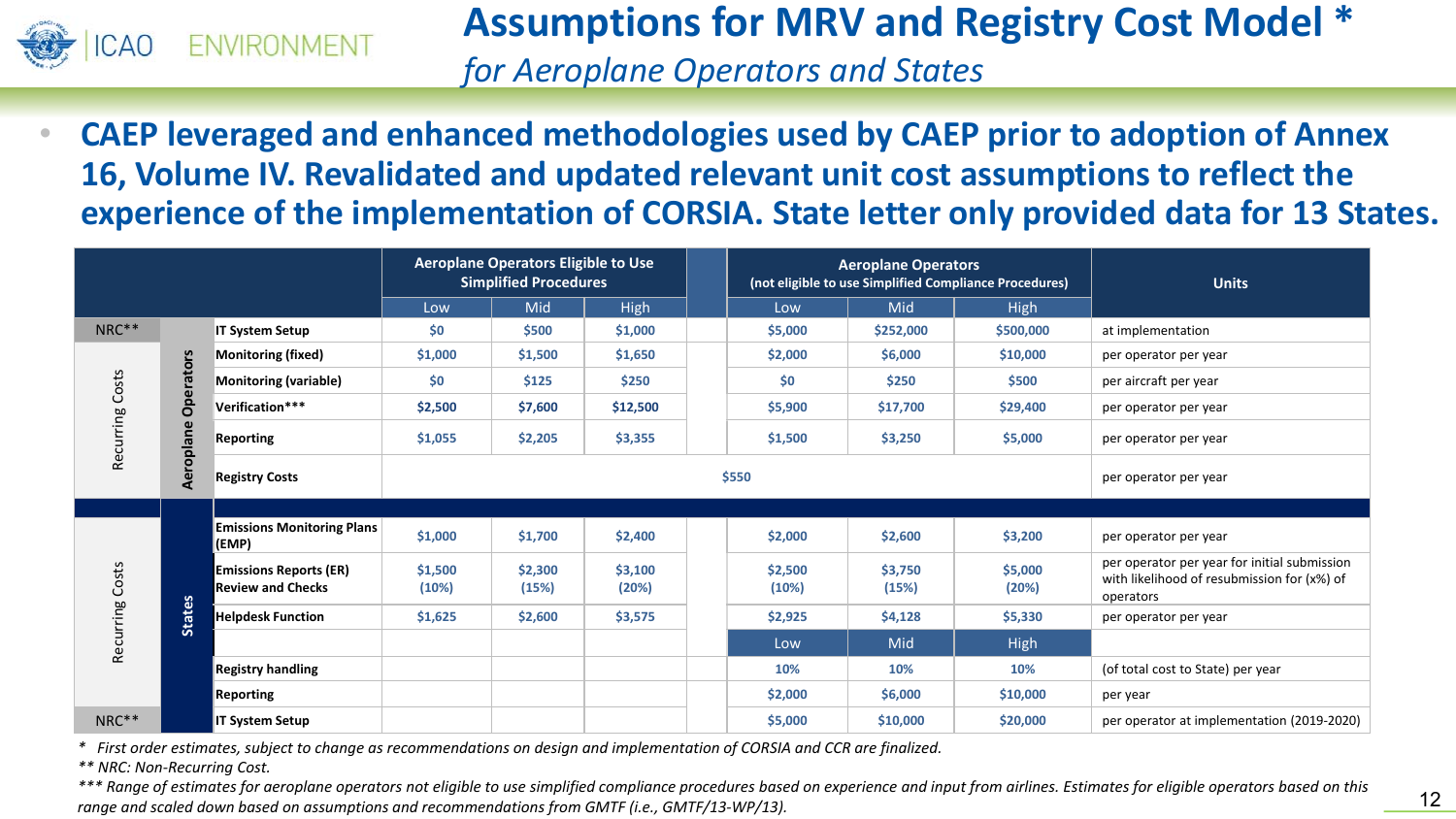

### **Estimated MRV and Registry Costs for ICAO, States and Aeroplane Operators**

- • **Total MRV and Registry Costs for all Aeroplane Operators and States could be approximately \$430 million USD from 2018‐2035 (with a range from \$170 to \$700 million).**
- • **Aeroplane operators bear most (63% to 78%) of the total MRV costs.**



Scenarios for Sensitivity Analysis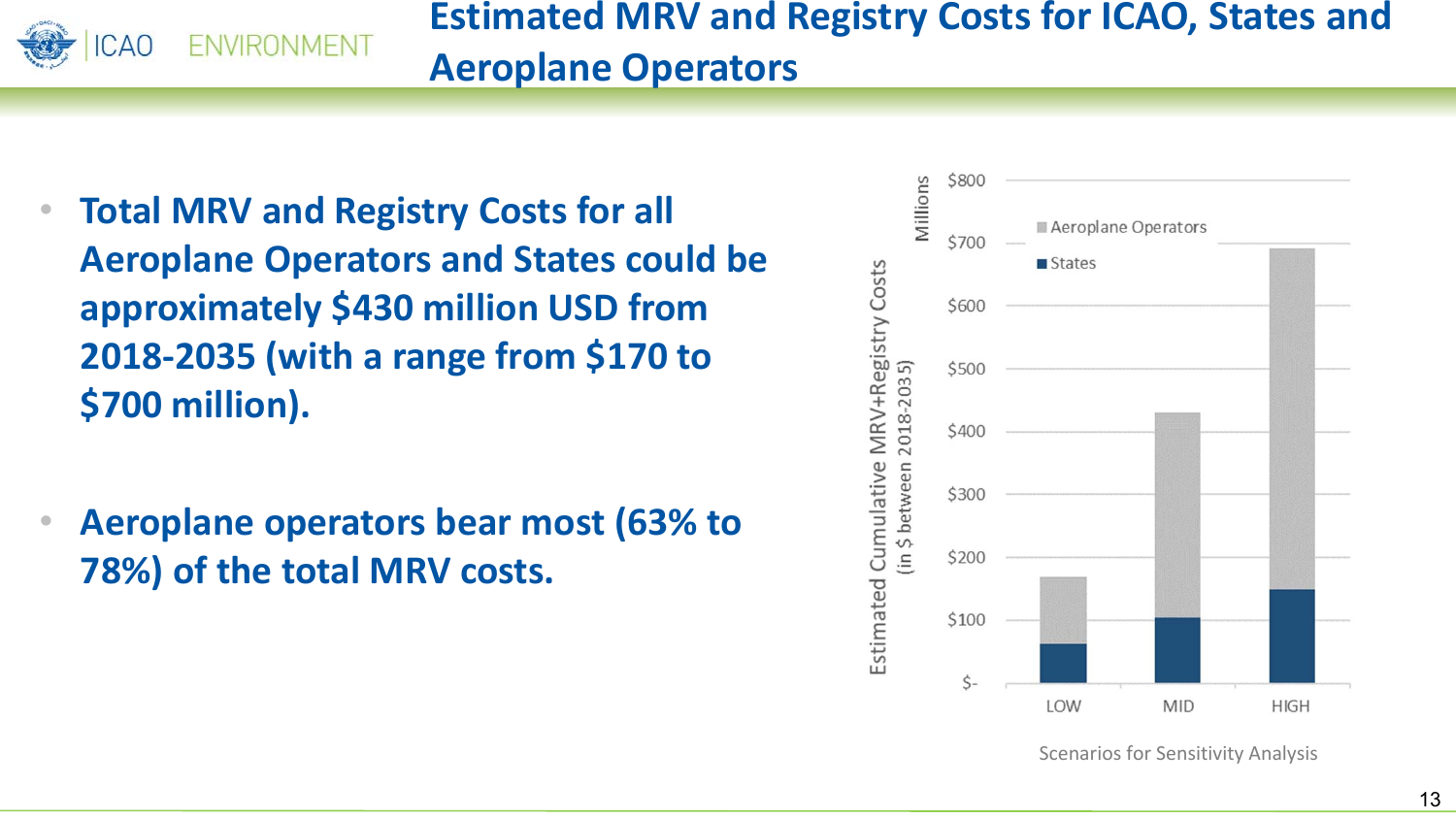

**Distribution of CORSIA administrative cost** (MRV, Registry, excluding Emissions Units)

- • **Mid‐ and large‐size Aeroplane Operators (not eligible to use simplified procedures) account for approximately 70% of total MRV and Registry Costs. AOs eligible to use simplified procedures account for the remaining 30%.**
- • **Verification, Monitoring followed by Reporting are dominant costs for mid‐and large‐size AOs.**
- • **Verification is the dominant cost for AOs eligible to use simplified procedures.**

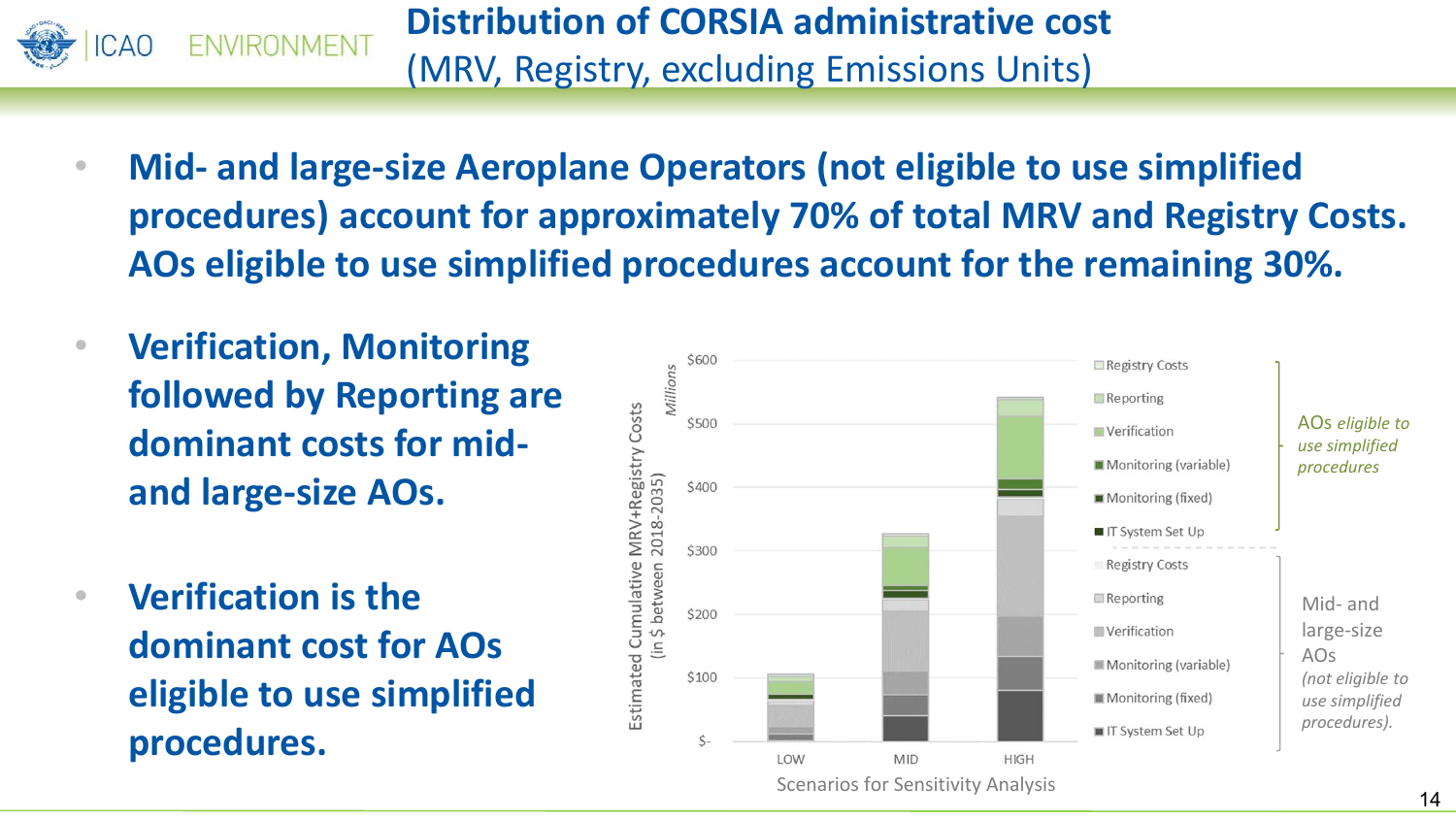

## **Question 3:**

## **Summary of Costs to States and Operators**

**Assessment of CORSIA's […] cost impact on States and aeroplane operators and on international aviation […];**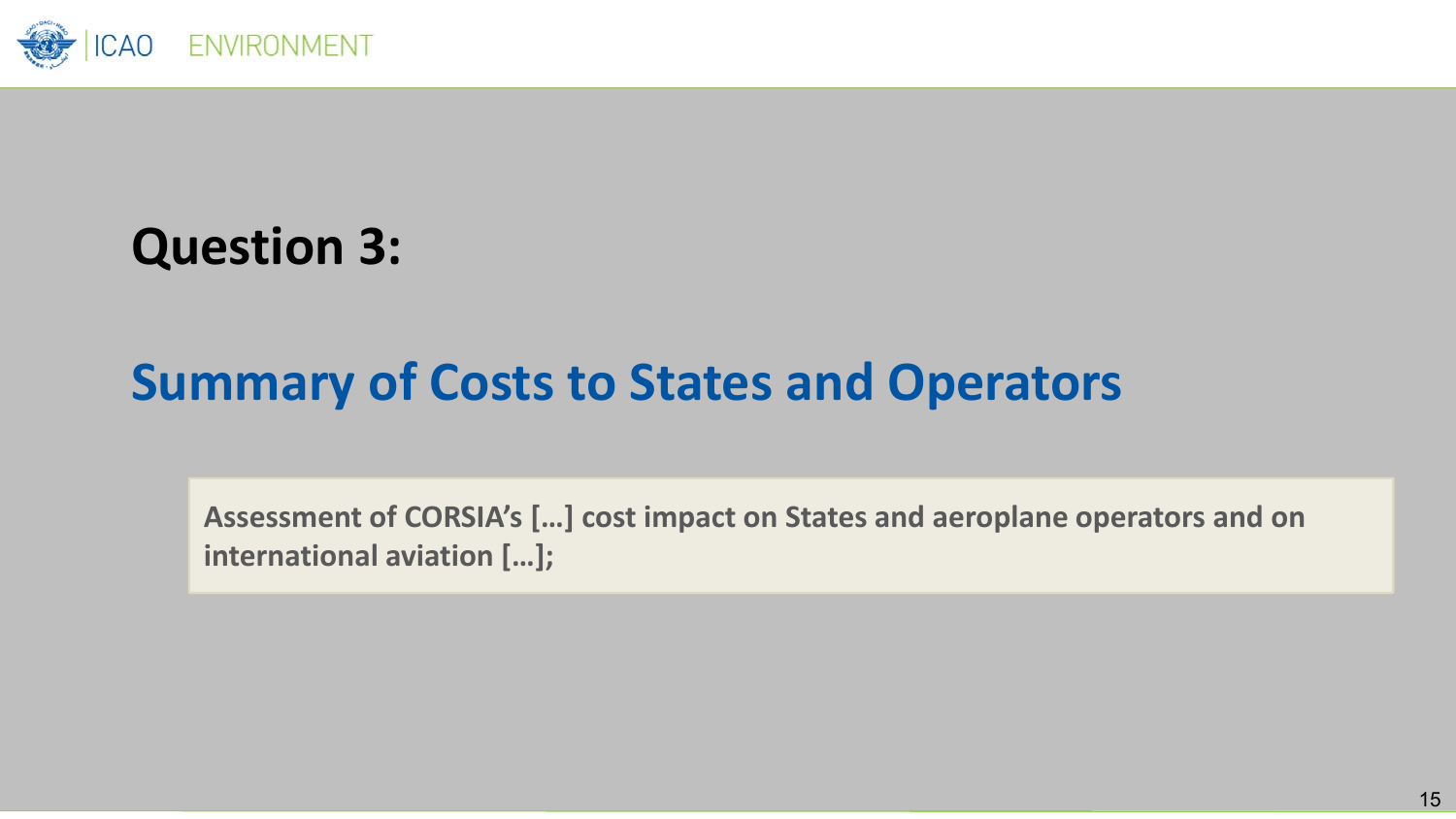#### **Summary of Costs to States and Operators VIRONMENT**

### *Total costs to operators:*

- ‐ *Costs to operators are largely driven by offsetting requirements and to lesser extent by the implementation of MRV provisions.*
- ‐ *Total cumulative costs from offsetting requirements through 2026 could range from \$0.1 to 1.8 billion and \$0 to 0.4 billion under an Average 2019‐2020 baseline and 2019 baseline respectively.*
- ‐ *Total MRV related costs could reach \$325 million through 2035 (with a range from \$110 to \$540 million).*

## *Total costs to States:*

- $\blacksquare$  *Costs to States are solely driven by the implementation of MRV provisions from CORSIA.*
- ‐ *Total MRV related costs could be approximately \$105 million through 2035 (with a range from \$65 to \$150 million).*